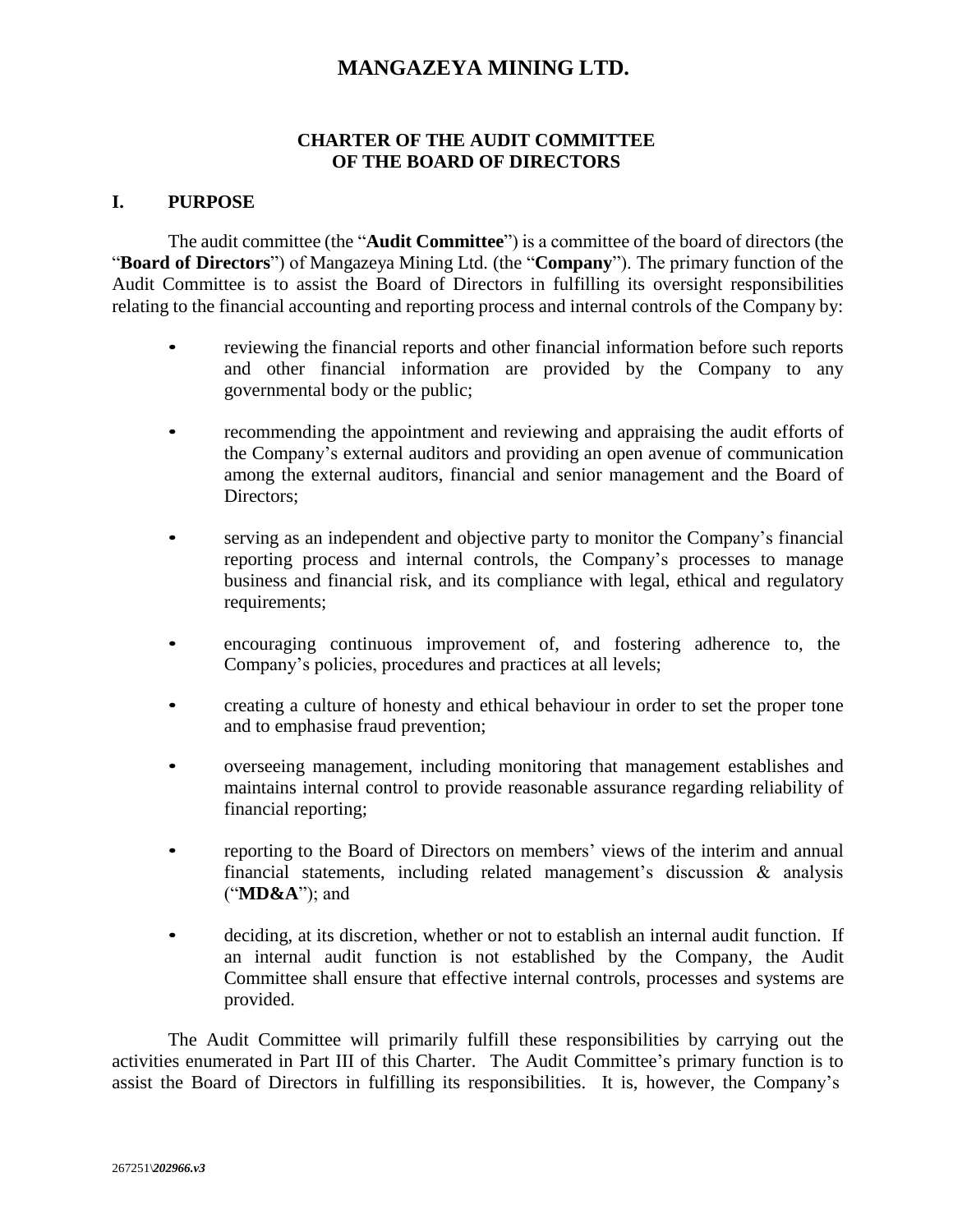management which is responsible for preparing the Company's financial statements and it is the Company's external auditors who are responsible for auditing those financial statements.

### **II. COMPOSITION AND MEETINGS**

The Audit Committee is to be comprised of a minimum of three non-executive directors with sufficient financial literacy, as determined by the Board of Directors, all of whom must be "independent" directors (as such term is defined in Schedule "A"). All members of the Audit Committee must, to the satisfaction of the Board of Directors, be "financially literate" (as such term is defined in Schedule "A").

The members of the Audit Committee must be elected by the Board of Directors at the annual organizational meeting of the Board of Directors and serve until their successors are duly elected. Unless a Chairman is elected by the full Board of Directors, the members of the Audit Committee may designate a Chairman by majority vote of the full Audit Committee membership.

The Audit Committee is to meet at least four times annually (and more frequently if circumstances require). The Audit Committee is to meet prior to the filing of quarterly financial statements in order to review and discuss the unaudited financial results for the preceding quarter and the related MD&A and is to meet prior to filing the annual audited financial statements and MD&A in order to review and discuss the audited financial results for the year and related MD&A.

As part of its role in fostering open communication, the Audit Committee should meet at least annually with management and the external auditors in separate sessions to discuss any matters that the Audit Committee or each of these groups believe should be discussed privately.

The Audit Committee may request members of management or others to attend meetings and provide pertinent information as necessary. For purposes of performing their oversight related duties, members of the Audit Committee are to be provided with full access to all corporate information and are to be permitted to discuss such information and any other matters relating to the financial position of the Company with senior employees, officers and external auditors of the Company.

A quorum for the transaction of business at any meeting of the Audit Committee is (the presence in person or by telephone or other communication equipment of) a simple majority of the total number of members of the Audit Committee or such greater number as the Audit Committee may by resolution determine. If within one hour of the time appointed for a meeting of the Audit Committee, a quorum is not present, the meeting shall stand adjourned to the same hour on the second business day following the date of such meeting at the same place. If at the adjourned meeting a quorum as hereinbefore specified is not present within one hour of the time appointed for such adjourned meeting, the quorum for the adjourned meeting will consist of the members then present; provided that quorum shall be not less than two (2) members.

Should a vacancy arise among the members of the Audit Committee, the remaining members of the Audit Committee may exercise all of its powers and responsibilities so long as a quorum remains in office.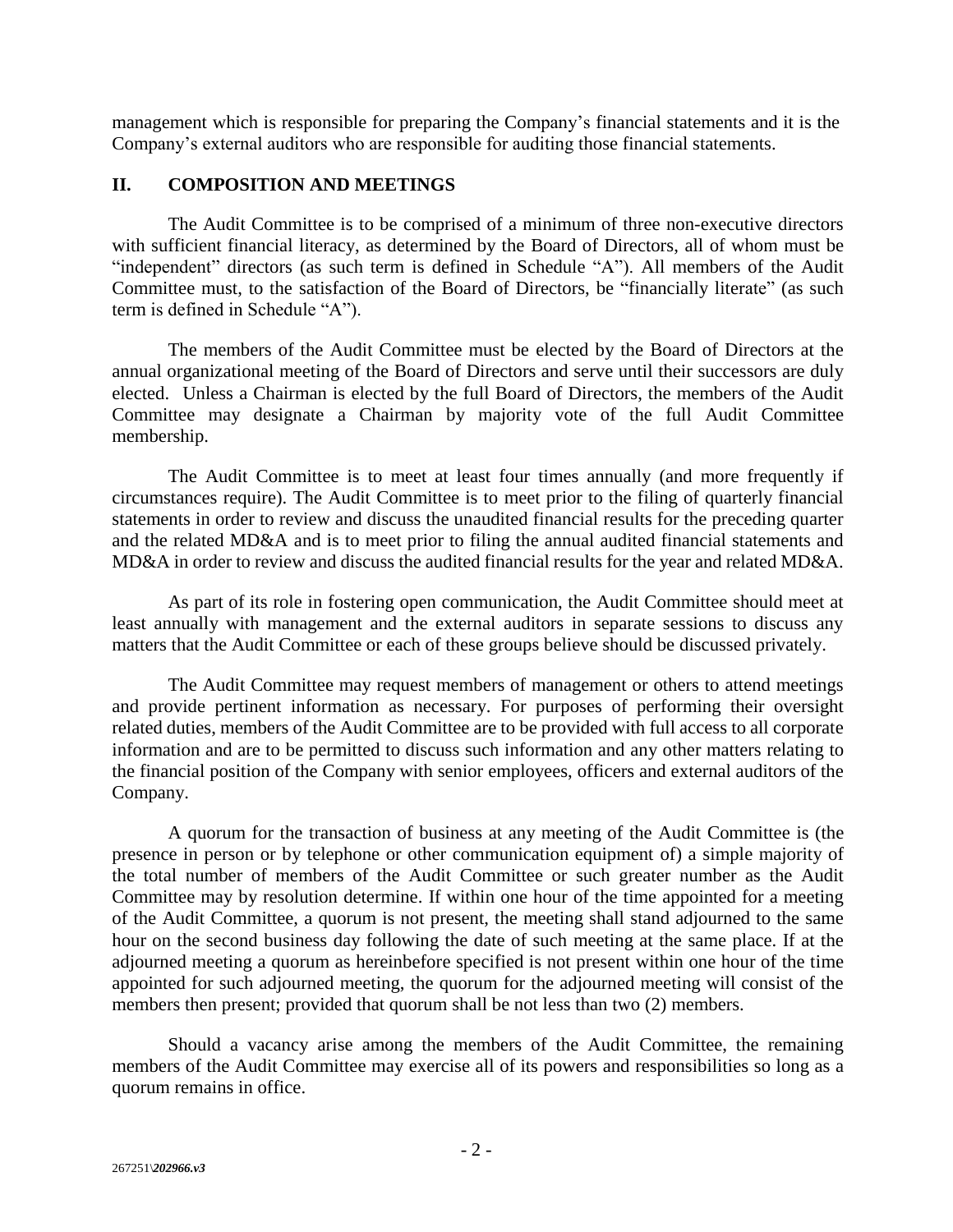Meetings of the Audit Committee are to be held from time to time at such place as the Audit Committee or the Chairman of the Audit Committee may determine, within or outside the British Virgin Islands, upon not less than 48 hours' prior notice to each of the members. Meetings of the Audit Committee may be held without 48 hours' prior notice if all of the members entitled to vote at such meeting who do not attend, waive notice of the meeting and, for the purpose of such meeting, the presence of a member at such meeting shall constitute waiver on his or her part. Any member of the Audit Committee, the Chairman of the Board of Directors, the Company's external auditors, or the Chief Executive Officer, Chief Financial Officer or Corporate Secretary of the Company are entitled to request that the Chairman of the Audit Committee call a meeting. A notice of the Audit Committee may be given verbally, in writing or by telephone, fax or other means of communication, and need not specify the purpose of the meeting.

The Audit Committee shall keep minutes of its meetings which shall be submitted to the Board of Directors. The Audit Committee may, from time to time, appoint any person who need not be a member, to act as secretary at any meeting.

All decisions of the Audit Committee will require the vote of a majority of its members present at a meeting at which quorum is present. Action of the Audit Committee may be taken by an instrument or instruments in writing signed by all of the members of the Audit Committee, and such actions shall be effective as though they had been decided by a majority of votes cast at a meeting of the Audit Committee called for such purpose. Such instruments in writing may be signed in counterparts each of which shall be deemed to be an original and all originals together shall be deemed to be one and the same instrument.

# **III. RESPONSIBILITIES AND DUTIES**

To fulfill its responsibilities and duties, the Audit Committee shall:

# **Generally**

- 1. Create an agenda for the ensuing year.
- 2. Review and update this Charter at least annually, prepare revisions to its provisions where conditions so dictate and submit such proposed revisions to the Board of Directors for approval.
- 3. Describe briefly in the Company's annual report (if any) and more fully in the Company's management information circular or its annual information form ("**AIF**") the Audit Committee's composition and responsibilities and how they were discharged, and otherwise assist management in providing the information required by applicable securities legislation (including the form requirements under National Instrument 52-110) in the Company's AIF.
- 4. Report periodically to the Board of Directors.
- 5. Conduct or authorize investigations into any matters within the Audit Committee's scope of responsibilities. The Audit Committee shall be empowered to retain and compensate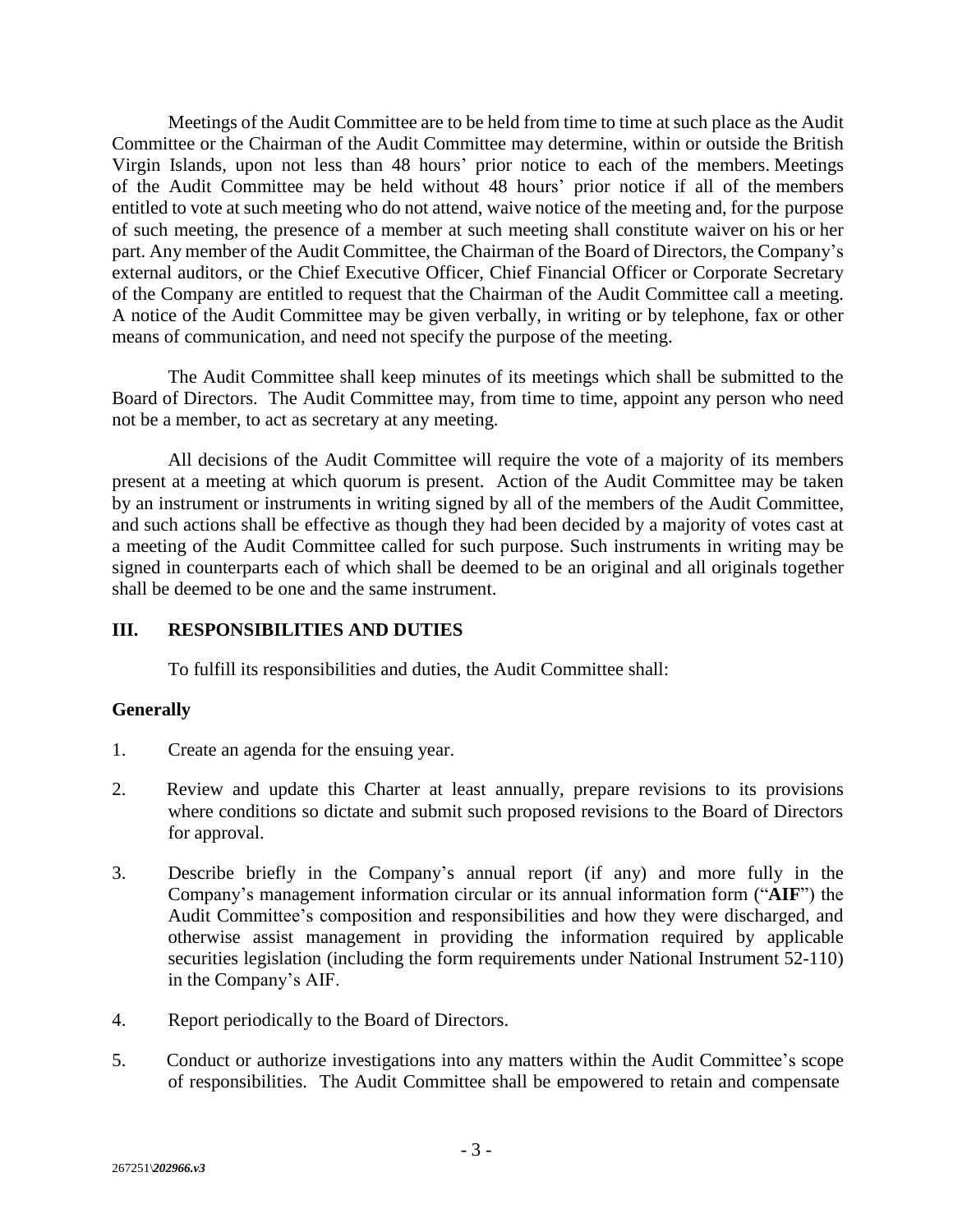independent counsel, accountants and other professionals to assist it in the performance of its duties as it deems necessary.

6. Perform any other activities consistent with this Charter, the Company's memorandum and articles of association and governing law, as the Audit Committee or the Board of Directors deems necessary or appropriate.

### **Documents/Reports Review**

- 7. Review the Company's interim and annual financial statements, results of audits as well as all interim and annual MD&A and interim and annual profit or loss press releases prior to their publication and/or filing with any governmental body, or the public.
- 8. Review policies and procedures with respect to directors' and senior officers' expense accounts and management perquisites and benefits, including their use of corporate assets and expenditures related to executive travel and entertainment, and review the results of the procedures performed in these areas by the external auditors, based on terms of reference agreed upon by the external auditors and the Audit Committee.
- 9. Satisfy itself that adequate procedures are in place for the review of the Company's public disclosure of financial information extracted or derived from the Company's financial statements, other than the public disclosure addressed in paragraph 7 of this part, and periodically assess the adequacy of such procedures.
- 10. Review the audited annual financial statements to satisfy itself that they are presented in accordance with **[general accepted accounting principles / IFRS]**.

### 11. **[Provide insight to related party transactions entered into by the Company.]**

### **External Auditors**

- 12. Recommend to the Board of Directors: (i) the selection of the external auditors, considering independence and effectiveness; and (ii) the fees and other compensation to be paid to the external auditors. The external auditors shall report directly to the Audit Committee.
- 13. Monitor the relationship between management and the external auditors, including reviewing any management letters or other reports of the external auditors and discussing and resolving any material differences of opinion between management and the external auditors.
- 14. Review and discuss, on an annual basis, with the external auditors all significant relationships they have with the Company to determine their independence.
- 15. Pre-approve all audit and non-audit services to be provided to the Company or its subsidiaries by the external auditors.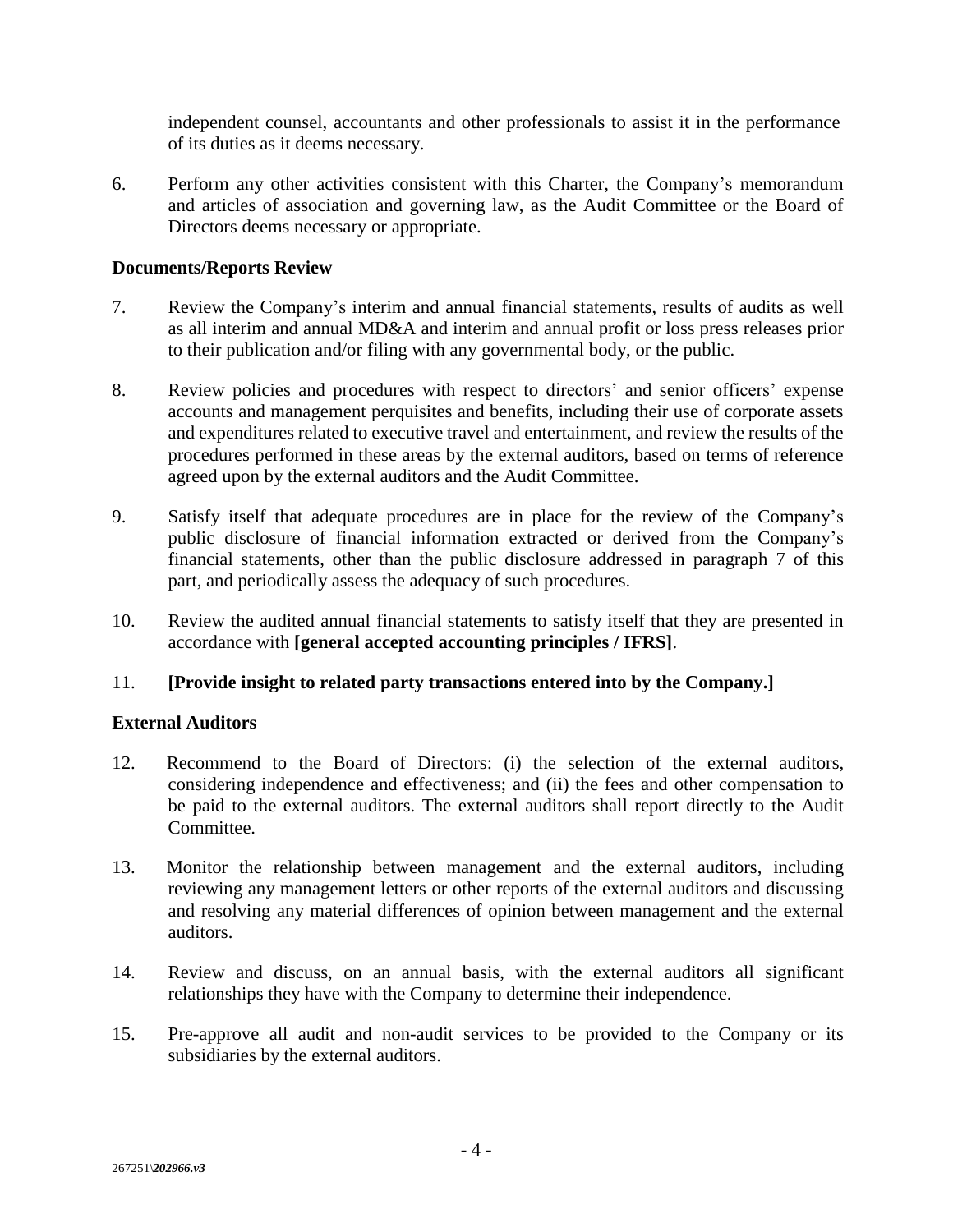- 16. Oversee the work and review the performance of the external auditors and approve any proposed discharge of the external auditors when circumstances warrant. Consider with management and the external auditors the rationale for employing accounting/auditing firms other than the principal external auditors.
- 17. Periodically consult with the external auditors out of the presence of management about significant risks or exposures, internal controls and other steps that management has taken to control such risks, and the completeness and accuracy of the Company's financial statements. Particular emphasis should be given to the adequacy of internal controls to expose any payments, transactions, or procedures that might be deemed illegal or otherwise improper.
- 18. Ensure that the external auditors report directly to the Audit Committee, ensure that significant findings and recommendations made by the external auditors are received and discussed with the Audit Committee on a timely basis and arrange for the external auditors to be available to the Audit Committee and the full Board of Directors as needed.
- 19. Review and approve the Company's hiring policies regarding partners, employees and former partners and employees of the Company's external auditors.

### **Financial Reporting Processes**

- 20. In consultation with the external auditors, review the integrity of the Company's financial reporting processes, both internal and external.
- 21. Consider the external auditors' judgments about the quality and appropriateness, not just the acceptability, of the Company's accounting principles and financial disclosure practices, as applied in its financial reporting, particularly about the degree of aggressiveness or conservatism of its accounting principles and underlying estimates and whether those principles are common practices.
- 22. Consider and approve, if appropriate, major changes to the Company's accounting principles and practices as suggested by management with the concurrence of the external auditors and ensure that management's reasoning is described in determining the appropriateness of changes in accounting principles and disclosure.

### **Process Improvement**

- 23. Establish regular and separate systems of reporting to the Audit Committee by each of management and the external auditors regarding any significant judgments made in management's preparation of the financial statements and the view of each as to appropriateness of such judgments.
- 24. Review the scope and plans of the external auditors' audit and reviews prior to the audit and reviews being conducted. The Audit Committee may authorize the external auditors to perform supplemental reviews or audits as the Audit Committee may deem desirable.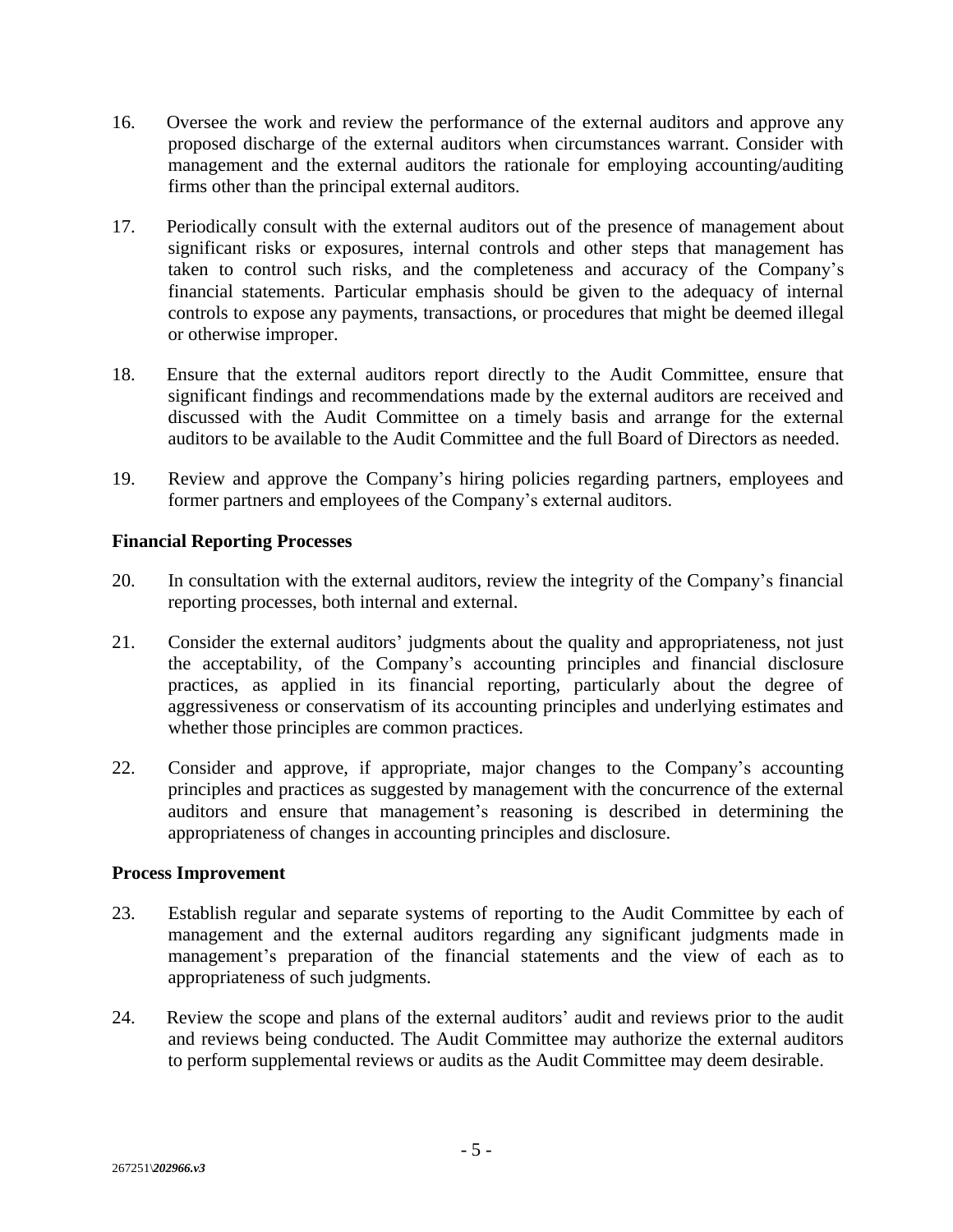- 25. Following completion of the annual audit and quarterly reviews, review separately with management and the external auditors any significant changes to planned procedures, any difficulties encountered during the course of the audit and reviews, including any restrictions on the scope of work or access to required information and the cooperation that the external auditors received during the course of the audit and reviews.
- 26. Review and resolve any significant disagreements between management and the external auditors in connection with the preparation of the financial statements.
- 27. Where there are significant unsettled issues, the Audit Committee is to assist in arriving at an agreed course of action for the resolution of such matters.
- 28. Review with the external auditors and management significant findings during the year and the extent to which changes or improvements in financial or accounting practices, as approved by the Audit Committee, have been implemented. This review should be conducted at an appropriate time subsequent to implementation of changes or improvements, as decided by the Audit Committee.
- 29. Review activities, organizational structure, and qualifications of the Company's Chief Financial Officer and staff in the financial reporting area and see to it that matters related to succession planning within the Company are raised for consideration to the full Board of Directors.

### **Ethical and Legal Compliance**

- 30. Establish procedures for the receipt, retention and treatment of complaints received by the Company regarding accounting, internal controls or auditing matters, and the confidential, anonymous submission by employees of concerns regarding questionable accounting or auditing matters.
- 31. Review and update periodically a code of business conduct and ethics (the "**Code of Conduct**") and ensure that management has established a system to enforce the Code of Conduct. Review appropriateness of actions taken to ensure compliance with the Code of Conduct and to review the results of confirmations and violations thereof.
- 32. Review management's monitoring of the Company's systems in place to ensure that the Company's financial statements, reports and other financial information disseminated to governmental organizations and the public satisfy legal requirements.
- 33. Review, with the Company's counsel, legal and regulatory compliance matters, including corporate securities trading policies, and matters that could have a significant impact on the Company's financial statements.

### **Risk Management**

34. Review management's program of risk assessment and steps taken to address significant risks or exposures, including insurance coverage, and obtain the external auditors'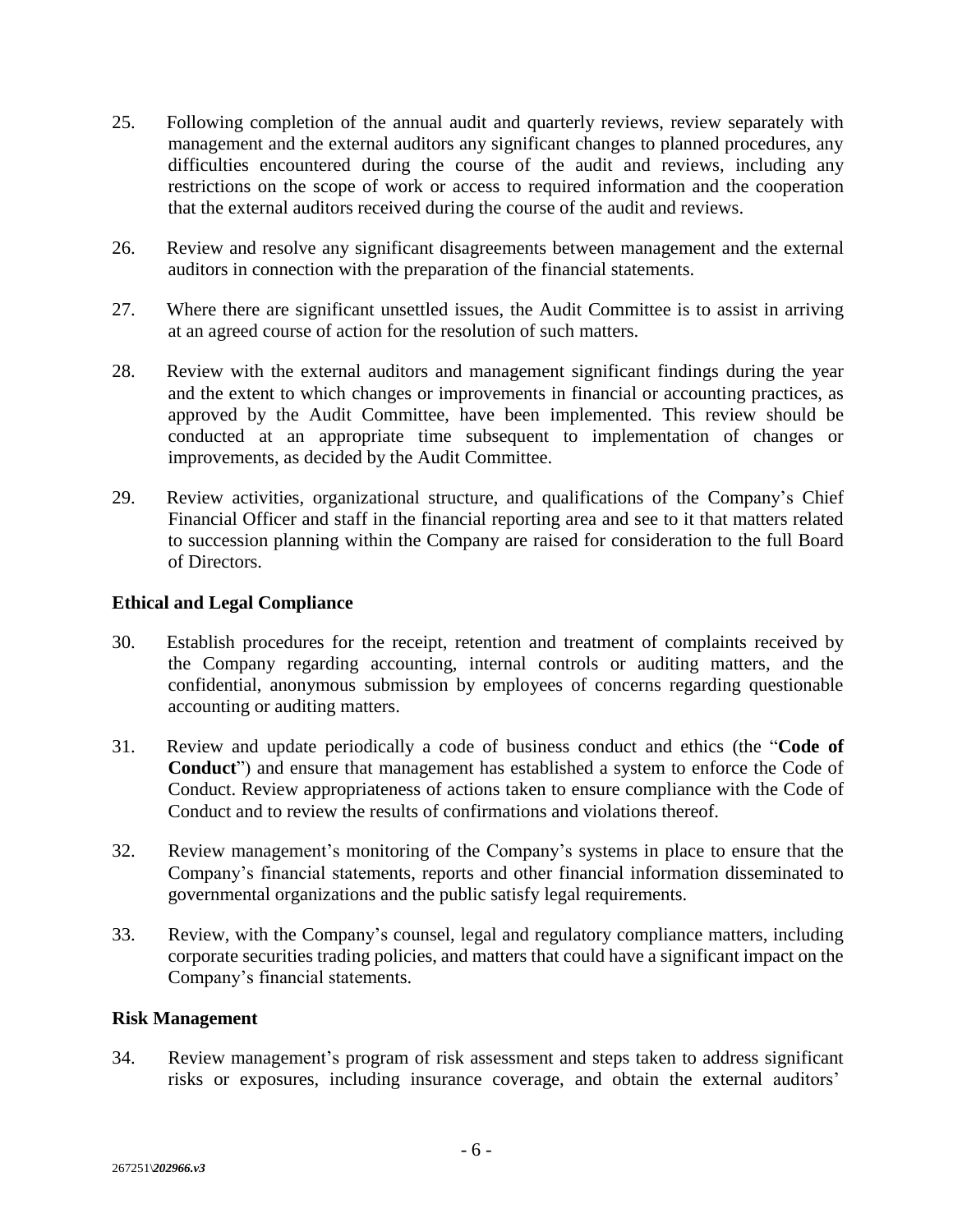opinion of management's assessment of significant financial risks facing the Company and how effectively such risks are being managed or controlled.

### **Review**

35. The Audit Committee shall review its effectiveness periodically, through selfassessments or independent evaluations.

The foregoing list is not exhaustive. The Audit Committee may, in addition, perform such other functions as may be necessary or appropriate for the performance of its responsibilities and duties.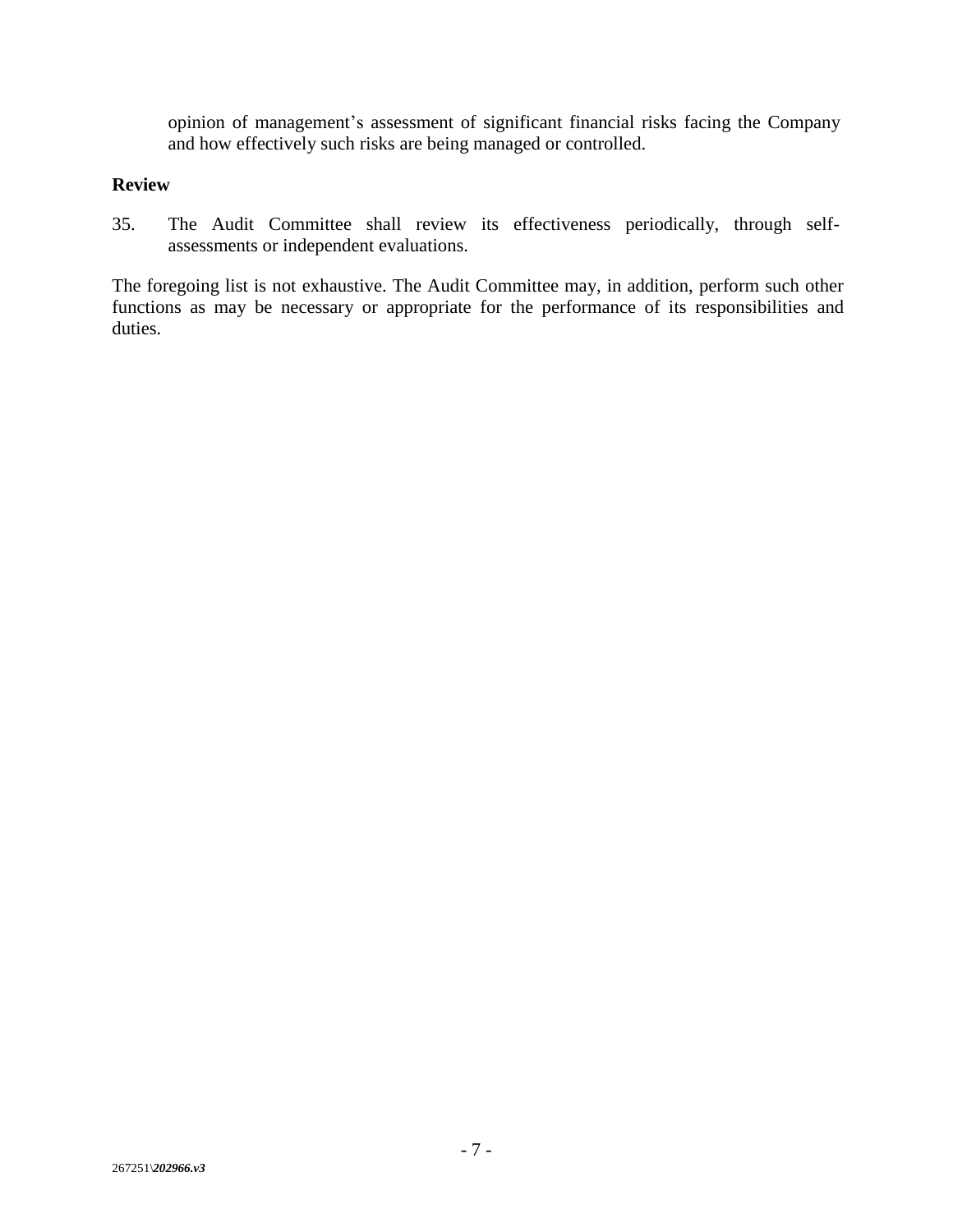### **Schedule "A" Independence and**

#### **Financial Literacy**

#### **Independence Requirement of National Instrument 52-110**

National Instrument 52-110 *- Audit Committees* ("**NI 52-110**") provides, in effect, that a member of the Audit Committee is "**independent**" if that member has no direct or indirect material relationship with the Company which could, in the view of the Board of Directors, be reasonably expected to interfere with the exercise of such member's independent judgment.

*Section 1.4 of NI 52-110 provides that the following individuals are considered to have a "material relationship" with the Company and, as such, would not be considered independent:*

- (a) an individual who is, or has been within the last three years, an employee or executive officer of the Company;
- (b) an individual whose immediate family member is, or has been within the last three years, an executive officer of the Company;
- (c) an individual who: (i) is a partner of a firm that is the Company's internal or external auditor, (ii) is an employee of that firm, or (iii) was within the last three years a partner or employee of that firm and personally worked on the Company's audit within that time, except that for the purposes of this paragraph (c), a partner does not include a fixed income partner whose interest in the firm that is the internal or external auditor of the Company is limited to the receipt of fixed amounts of compensation (including deferred compensation) for prior service with that firm if the compensation is not contingent in any way on continued service;
- (d) an individual whose spouse, minor child or stepchild, or child or stepchild who shares a home with the individual: (i) is a partner of a firm that is the Company's internal or external auditor, (ii) is an employee of that firm and participates in its audit, assurance or tax compliance (but not tax planning) practice, or (iii) was within the last three years a partner or employee of that firm and personally worked on the Company's audit within that time, except that for the purposes of this paragraph (d), a partner does not include a fixed income partner whose interest in the firm that is the internal or external auditor of the Company is limited to the receipt of fixed amounts of compensation (including deferred compensation) for prior service with that firm if the compensation is not contingent in any way on continued service;
- (e) an individual who, or whose immediate family member, is or has been within the last three years, an executive officer of an entity if any of the Company's current executive officers serves or served at that same time on the entity's compensation committee; and
- (f) an individual who received, or whose immediate family member who is employed as an executive officer of the Company received, more than \$75,000 in direct compensation from the Company during any 12 month period within the last three years, except that for the purposes of this paragraph (f), direct compensation does not include (i) remuneration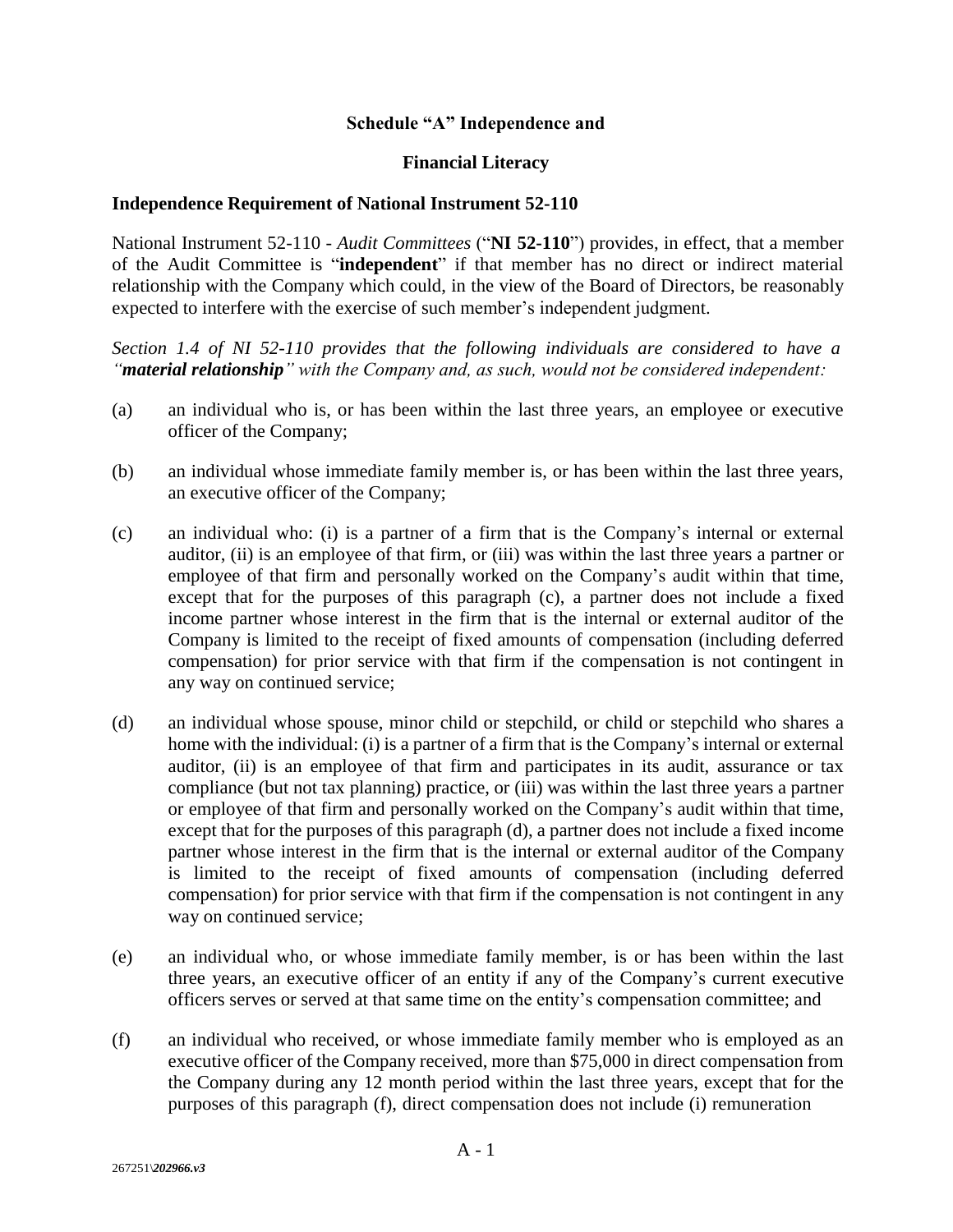for acting as a member of the board of directors or of any board committee of the Company, and (ii) the receipt of fixed amounts of compensation under a retirement plan (including deferred compensation) for prior service with the Company if the compensation is not contingent in any way on continued service.

Despite paragraphs (a) to (f) above, an individual will not be considered to have a material relationship with the Company solely because the individual or his or her immediate family member:

- (i) has previously acted as an interim chief executive officer of the Company, or
- (ii) acts, or has previously acted, as a chair or vice-chair of the board of directors or of any board committee of the Company on a part-time basis.

*Section 1.5 of NI 52-110 provides that despite any determination made under section 1.4 of NI 52-110, an individual who*

- (i) accepts, directly or indirectly, any consulting, advisory or other compensatory fee from the Company or any subsidiary entity of the Company, other than as remuneration for acting in his or her own capacity as a member of the board of directors or any board committee, or as a part-time chair or vice-chair of the board or any board committee; or
- (ii) is an affiliated entity of the Company or any of its subsidiary entities,

is considered to have a material relationship with the Company.

*For purposes of determining whether or not a member has a material relationship with the Company, the terms set out below shall have the following meanings:*

"**affiliated entity**" - a person or company is considered to be an affiliated entity of another person or company if (a) one of them controls or is controlled by the other or if both persons or companies are controlled by the same person or company, or (b) the person is an individual who is (i) both a director and an employee of an affiliated entity, or (ii) an executive officer, general partner or managing member of an affiliated entity;

"**company**" means any corporation, incorporated association, incorporated syndicate or other incorporated organization;

"**control**" means the direct or indirect power to direct or cause the direction of the management and policies of a person or company, whether through ownership of voting securities or otherwise, except that an individual will not be considered to control a company if the individual owns, directly or indirectly, ten per cent or less of any class of voting securities of such company and is not an executive officer of such company;

"**executive officer**" of an entity means an individual who is (a) a chair of the entity; (b) a vicechair of the entity; (c) the president of the entity; (d) a vice-president of the entity in charge of a principal business unit, division or function including sales, finance or production; (e) an officer